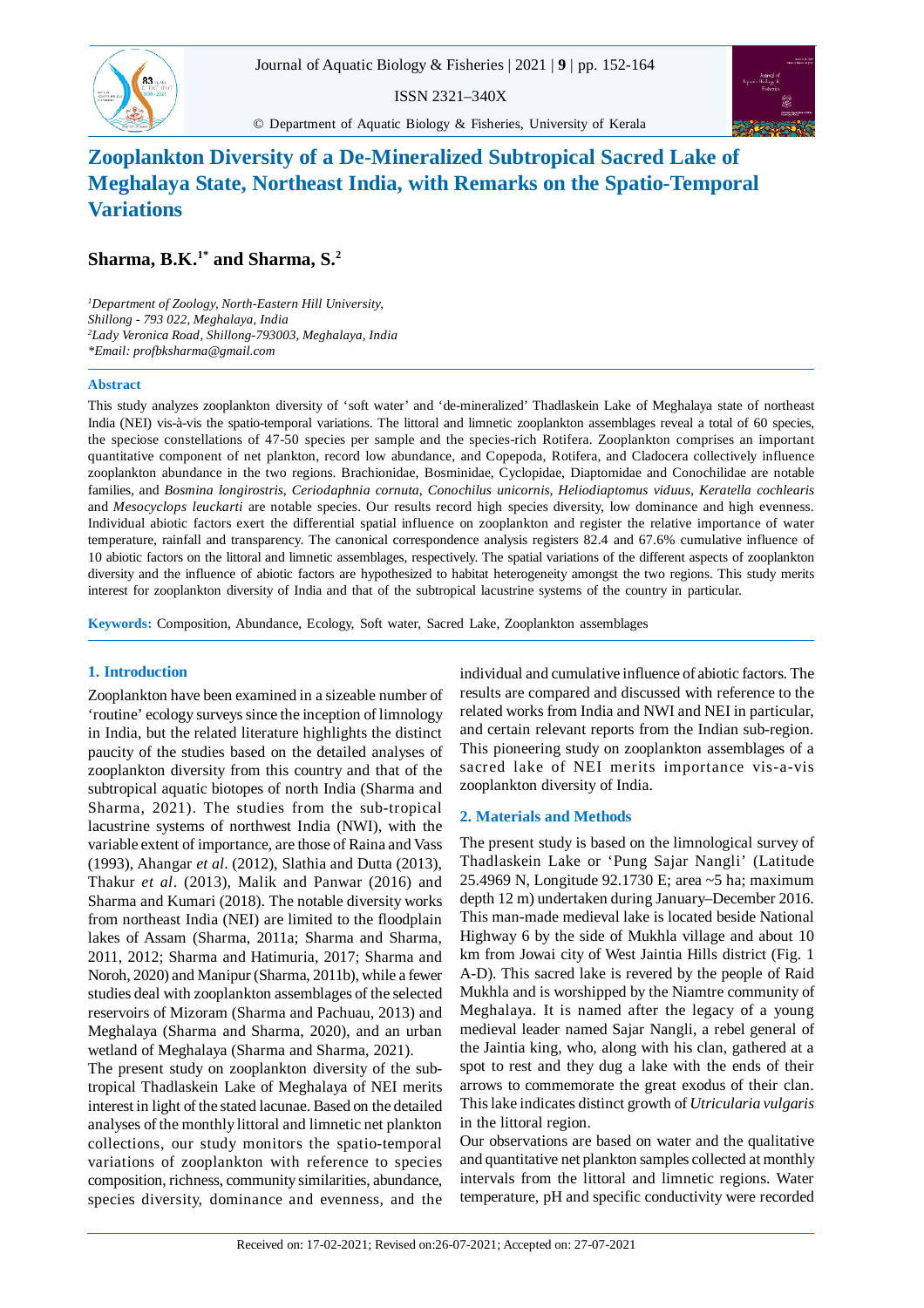

**Fig. 1A.** map of India showing Meghalaya state (red colour); **B.** District map of Meghalaya showing West Jaintia hills district (blue colour); **C.** part map of West Jaintia hills district showing the location of Mukhla village; **D.** Photograph of Thadlaskein Lake indicating the Littoral and Limnetic regions

with the field probes, transparency was measured with a Secchi disc, Dissolved oxygen (DO) was estimated by Winkler's method, and other abiotic factors, namely free carbon dioxide  $(CO_2)$ , Total Alkalinity (TA), Total Hardness (TH), Calcium (Ca), Magnesium (Mg), Chloride (Cl), Dissolved Organic Matter (DOM), Total Dissolved Solids (TDS), Phosphate  $(PO_4)$ , Nitrate  $(NO_3)$ , Sulphate  $(SO_4)$  and Silicate  $(SIO_2)$  were analyzed following APHA (1992). The rainfall data were obtained from the local meteorological station.

The qualitative net plankton samples were collected by towing nylobolt plankton net (#40 µm) and preserved in 5% formalin. These samples were screened with a Wild Stereoscopic binocular microscope, zooplankton were isolated and mounted in polyvinyl alcohol–lactophenol mixture, and were observed with Leica stereoscopic microscope (DM 1000). The different species were identified following Michael and Sharma (1988), Sharma (1983, 1998), Sharma and Sharma (1999a, 1999b, 2000, 2008, 2013). The community similarities were calculated vide Sørensen's index and SPSS (version 20) was used for the hierarchical cluster analysis. The quantitative net plankton samples, obtained by filtering 25 L of water each through plankton net, were preserved in 5% formalin. The quantitative analysis of zooplankton was done using a Sedgewick-Rafter counting cell and abundance was indicated as n/l. The species diversity (Shannon-Weiner's index), dominance (Berger-Parker's index) and evenness  $(E_1$  index) were calculated vide Ludwig and Reynolds (1988) and Magurran (1988). Two-way ANOVA was used to ascertain the significance of variations of the abiotic factors and zooplankton assemblages. Pearson correlation coefficients, for the littoral and limnetic regions  $(r<sub>1</sub>$  and r 2 , respectively) were calculated between abiotic factors and zooplankton; p values (the two-tailed) were calculated vide http://vassarstats.net/tabs.html and their significance were ascertained after Bonferroni corrections. The canonical correspondence analysis was done (vide XLSTAT 2015) to ascertain the cumulative influence of 10 abiotic parameters, namely water temperature, rainfall, transparency, specific conductivity, TA, TH,  $PO_4$ ,  $NO_3$ , DOM and TDS on zooplankton.

#### **3. Results and Discussion**

The sub-tropical Thadlaskein Lake (Tables 1) is characterized by soft, slightly acidic-circumneutral, calcium poor and oxygenated waters with low specific conductivity, low transparency, free  $CO<sub>2</sub>$ , Cl, DOM, TDS and nutrients. The de-mineralized nature of this lake is attributed to the leached and weathered nature of the rocks and soils because of high rainfall, and the lowered buffering capacity of the de-mineralized waters (Sharma and Sharma, 2021). ANOVA (Table 2) registers significant spatio-temporal variations of transparency and  $PO_4$ ; water temperature, specific conductivity, TA, TH, Mg, Cl and DOM register significant monthly variations; and pH, DO, free  $CO_2$ , Ca,  $SO_4$ , NO<sub>3</sub> and TDS depict insignificant spatio-temporal variations.

A total of 60 species documented from the 'soft' and 'demineralized' water Thadlaskein Lake (Table 3) reveal the speciose zooplankton than with the reports from the lakes of Kashmir (Khan, 1987; Raina and Vass, 1993; Ahangar *et al*., 2012; Jeelani and Kaur, 2014) and Uttarakhand (Mishra *et al*., 2010; Malik and Panwar, 2016; Sharma and Kumari, 2018; Singh and Sharma, 2020), and the reservoirs of Meghalaya (Sharma, 1995; Sharma and Lyngskor, 2003; Sharma and Lyngdoh, 2004; Sharma and Sharma, 2020) and Mizoram (Sharma and Pachuau,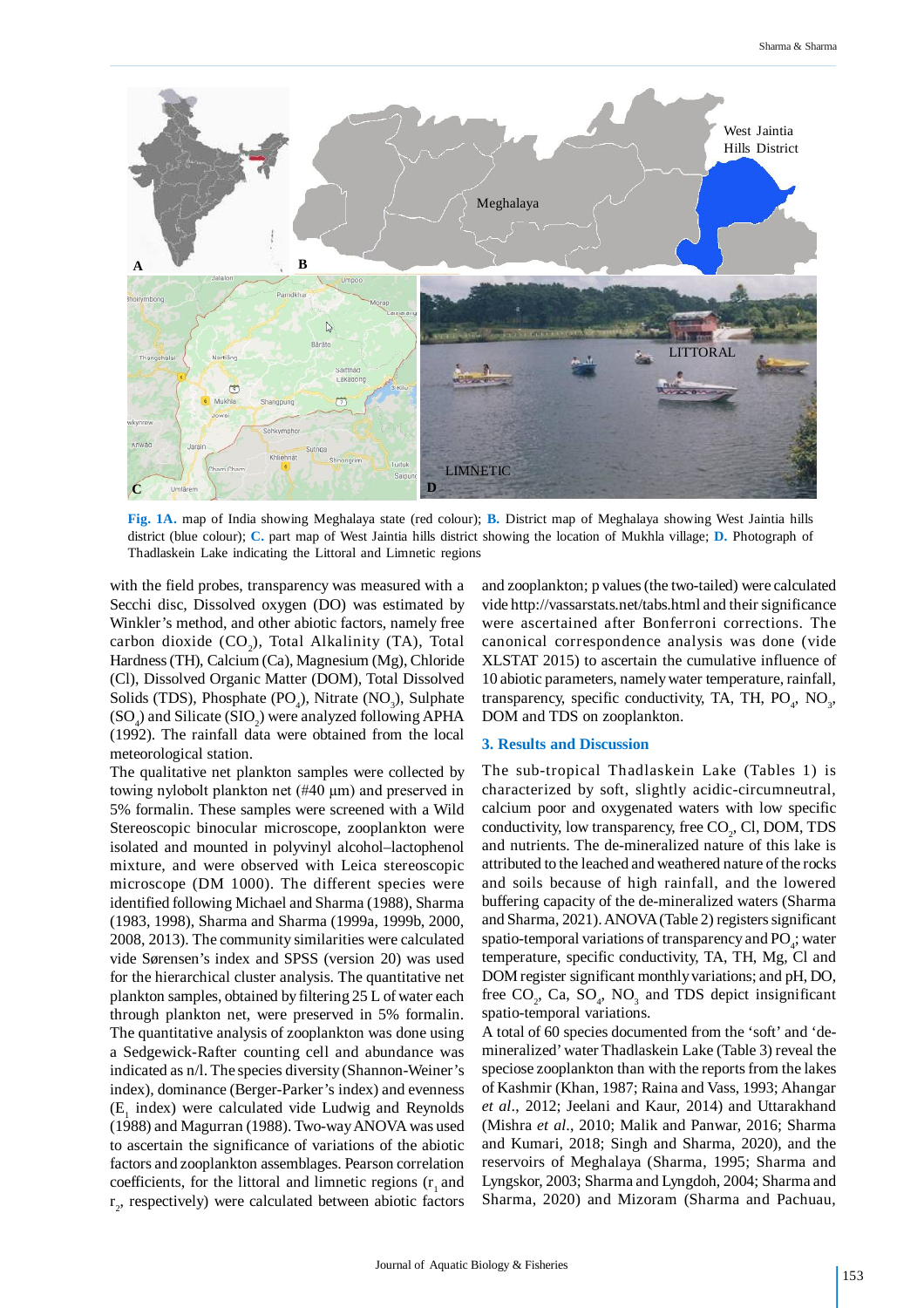| <b>Regions</b>        |            | Littoral        |                   | Limnetic    |                   |
|-----------------------|------------|-----------------|-------------------|-------------|-------------------|
| <b>Factors</b>        |            | <b>Range</b>    | Mean $\pm$ S.D    | Range       | $Mean \pm S.D$    |
| Water temperature     | ${}^{0}C$  | 12.0-22.5       | $18.8 \pm 3.6$    | 16.5-24.5   | $18.7 \pm 3.7$    |
| Rainfall              | mm         | 12.0-1920.4     | $613.5 \pm 667.9$ | 12.0-1920.4 | $613.5 \pm 667.9$ |
| Transparency          | cm         | 47.0-70.0       | $57.6 \pm 7.1$    | 80-120      | $62.1 \pm 7.3$    |
| pH                    |            | 6.38-6.85       | $6.62 \pm 0.17$   | 6.40-6.95   | $6.67 \pm 0.15$   |
| Specific conductivity | $\mu$ S/cm | 21.0-27.0       | $25.1 \pm 3.4$    | 20.0-29.5   | $24.7 \pm 2.6$    |
| DO                    | mg/l       | $6.1 - 8.6$     | $7.2 \pm 0.7$     | $6.2 - 8.4$ | $7.1 \pm 0.9$     |
| Free $CO2$            | mg/l       | $4.0 - 8.0$     | $6.7 \pm 1.2$     | $4.0 - 9.0$ | $6.0 \pm 1.3$     |
| TA                    | mg/l       | 19.0-28.0       | $23.4 \pm 2.4$    | 20.7-29.0   | $24.0 \pm 2.7$    |
| TH                    | mg/l       | $16.0 - 25.0$   | $19.5 \pm 4.8$    | 16.9-26.0   | $21.2 \pm 2.2$    |
| Ca                    | mg/1       | $7.4 - 10.5$    | $9.4 \pm 1.0$     | 7.4-12.6    | $9.4 \pm 1.7$     |
| Ma                    | mg/l       | $3.8 - 9.1$     | $6.4 \pm 1.8$     | $3.3 - 9.8$ | $6.3 \pm 2.1$     |
| Cl                    | mg/l       | 20.5-36.5       | $33.1 \pm 5.0$    | 23.0-39.0   | $32.7 \pm 5.1$    |
| PO <sub>4</sub>       | mg/l       | 0.278-0.547     | $0.413 \pm 0.082$ | 0.210-0.478 | $0.349 \pm 0.091$ |
| NO <sub>3</sub>       | mg/1       | $0.010 - 0.041$ | $0.018 \pm 0.008$ | 0.007-0.089 | $0.021 \pm 0.022$ |
| $SO_{4}$              | mg/l       | $4.3 - 10.0$    | $7.0 \pm 1.9$     | $0.7 - 9.2$ | $4.1 \pm 2.4$     |
| <b>DOM</b>            | mg/l       | $1.2 - 4.0$     | $2.4 \pm 0.9$     | $1.1 - 3.4$ | $2.7 \pm 1.6$     |
| <b>TDS</b>            | mg/1       | $1.0 - 2.6$     | $1.7 \pm 0.5$     | $0.2 - 3.9$ | $1.3 \pm 1.8$     |

**Table 1.**Variations of abiotic factors of Thadlaskein Lake

2013). Our study also depicts diverse zooplankton as compared with the lacustrine environs from Karnataka (Hulyal and Kaliwal, 2008; Kudari and Kanamadi, 2008; Majagi and Vijaykumar, 2009; Shivashankar and Venkataramana, 2013; Anita *et al*., 2019; Majagi *et al*. 2019) and Tamil Nadu (Manickam *et al*., 2017). The comparisons highlight biodiverse zooplankton assemblage of this sacred lake vis-a-vis the lacustrine environs of India and those of NEI in particular, and also the reports from Nepal (Tiwari and Chhetry, 2009) and Bhutan (Sharma and Bhattarai, 2005). Rotifera, the speciose group, records (Table 3) higher richness as compared with the reports from Meghalaya (Sharma, 1995; Sharma and Lyngskor, 2003; Sharma and Lyngdoh, 2004) and Mizoram (Sharma and Pachuau, 2013), Kashmir (Raina and Vass, 1993; Jeelani and Kaur, 2014; Shah *et al*., 2017; Jamila, 2018) and Uttarakhand (Inaotombi *et al*., 2016). The distinct paucity of the Brachionidae and *Brachionus* spp. amongst Rotifera is attributed to soft-water and slightly acidiccircumneutral nature of the sampled lake. This notable feature concurs with the reports of Sharma and Pachuau

(2013), Sharma *et al*. (2016), Sharma and Noroh (2020) and Sharma and Sharma (2021) from NEI.

Zooplankton (Table 3) records nearly identical mean richness (42 $\pm$ 4 and 41 $\pm$ 5 species) with oscillating patterns of monthly variations (Fig. 2) and contribute to net plankton richness (r<sub>1</sub> = 0.873, p = 0.001; r<sub>2</sub> = 0.970, p<0.0001) in the two regions. ANOVA registers insignificant spatial and significant temporal richness variations (Table 4). The peak consortium of 50 species in the limnetic collection during December (winter) concurs with a nearly identical report from Nongmahir reservoir of Meghalaya (Sharma and Sharma, 2020). This study also records autumn-winter (November-December) speciose consortia each of 48 species per sample in the littoral region and that of 47 species per sample each during February and November in the limnetic region (Fig. 2). The speciose assemblages of 47-50 zooplankton species per sample thus noted vide our study are hypothesized to the possibility of co-existence of various species because of high amount niche overlap following MacArthur (1965). Rotifera significantly influence  $(r_1 = 0.903, p =$ 

**Table 2.** ANOVA indicating significance of abiotic factors of Thadlaskein Lake

| <b>Parameters</b>     | <b>Regions</b>                   | Months                                |
|-----------------------|----------------------------------|---------------------------------------|
| Water temperature     |                                  | $F_{11,23}$ =76.340, P=9.42E-09       |
| Transparency          | $F_{1,23} = 28.566, P = 0.0003$  | $F_{11,23} = 24.923$ , P = 3.48E-06   |
| pH                    |                                  |                                       |
| Specific conductivity |                                  | $F_{11,23} = 5.133$ , P= 0.006        |
| DO                    |                                  |                                       |
| Free $CO2$            |                                  |                                       |
| TA                    |                                  | $F_{11,23} = 3.783, P = 0.018$        |
| TH                    |                                  | $F_{11,23} = 7.116, P = 0.001$        |
| Ca                    |                                  |                                       |
| Mg                    |                                  | $F_{11,23} = 6.171$ , $P = 0.001$     |
| Сl                    |                                  | $F_{11,23} = 4.379$ , P= 0.011        |
| PO <sub>4</sub>       | $F_{1,23} = 43.466, P = 3.9E-05$ | $F_{11,23} = 27.915$ , $P = 1.94E-06$ |
| $SO_{4}$              |                                  |                                       |
| NO <sub>3</sub>       |                                  |                                       |
| DOM                   |                                  | $F_{11,23} = 6.324, P = 0.002$        |
| TDS                   |                                  |                                       |

(-) insignificant variations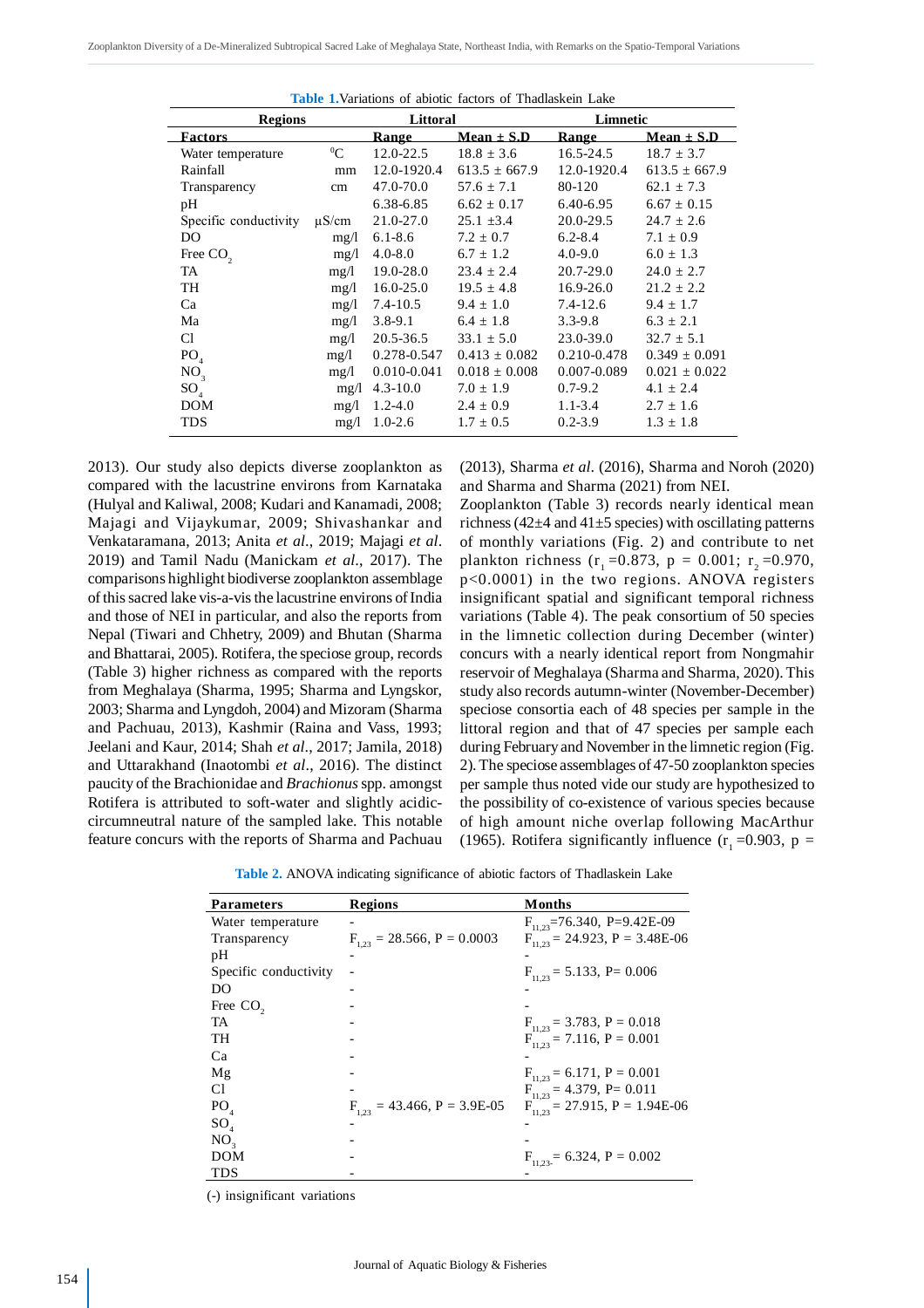| <b>QUALITATIVE</b>                   | Littoral                             | Limnetic                         |  |
|--------------------------------------|--------------------------------------|----------------------------------|--|
| Net Plankton                         | 111 species                          | 111 species                      |  |
| Monthly richness                     | 70-93<br>$80\pm 6$                   | 69-99<br>$82 + 9$                |  |
| <b>Total Richness</b><br>Zooplankton | 60 species                           | 60 species                       |  |
| Monthly richness                     | 35-48<br>$42\pm4$ species            | $32 - 50$<br>$41\pm5$ species    |  |
| Community similarity                 | 64.0-88.9%                           | 56.0-90.0%                       |  |
| <b>Total Richness</b><br>Rotifera    | 33 species                           | 33 species                       |  |
| Monthly richness                     | $16-26$<br>$21\pm2$ species          | 16-26<br>$20±4$ species          |  |
| <b>QUANTITATIVE</b>                  |                                      |                                  |  |
| <b>Net Plankton</b><br>n/l           | 368-652<br>$510\pm 103$              | $482 \pm 116$<br>315-658         |  |
| Zooplankton<br>n/1                   | 177-251<br>$211 + 29$                | 131-221<br>$223 \pm 44$          |  |
| Percentage of net plankton           | $42.0 \pm 4.8$<br>33.9-49.6          | $47.1 \pm 5.2$<br>38.9-58.2      |  |
| <b>Species Diversity</b>             | 2.816-3.149<br>$3.011 \pm 0.109$     | 2.685-3.360<br>$3.032 \pm 0.204$ |  |
| Dominance                            | $0.153 \pm 0.029$<br>$0.109 - 0.218$ | 0.085-0.232<br>$0.157 \pm 0.037$ |  |
| Evenness                             | 0.775-0.907<br>$0.814 \pm 0.033$     | 0.760-0.912<br>$0.820 \pm 0.048$ |  |
| n/l<br>Copepoda                      | 69-94<br>$74 \pm 10$                 | 32-129<br>$79 + 31$              |  |
| Percentage of zooplankton            | 31.1-41.5<br>$35.5 \pm 3.9$          | 21.5-47.5<br>$34.1 \pm 9.4$      |  |
| Rotifera<br>n/l                      | $69+11$<br>50-87                     | $70+16$<br>41-97                 |  |
| Percentage of zooplankton            | 28.7-35.4<br>$32.5 \pm 2.4$          | 20.2-38.3<br>$31.6 \pm 5.1$      |  |
| Cladocera<br>n/l                     | 43-77<br>$57 + 11$                   | 52-86<br>$66 + 11$               |  |
| Percentage of zooplankton            | $24.3 \pm 6.4$<br>6.8-32.7           | 24.1-39.7<br>$30.4 \pm 5.0$      |  |
| Rhizopoda<br>n/l                     | $11\pm3$<br>$5-18$                   | $3-13$<br>$8\pm3$                |  |
| Important families<br>n/1            | $146 \pm 23$<br>111-180              | $156 + 35$<br>90-197             |  |
| Percentage of zooplankton            | $69.0 \pm 3.4$                       | $69.5 \pm 3.5$                   |  |
| Important species<br>n/l             | 95-147<br>$117+21$                   | 60-159<br>$123 \pm 34$           |  |
| Percentage of zooplankton            | $55.1 \pm 4.0$                       | $54.1 \pm 6.5$                   |  |
| Important families (n/l)             |                                      |                                  |  |
| <b>Brachionidae</b>                  | 28-46<br>$38 \pm 6$                  | 21-45<br>$31\pm9$                |  |
| Diaptomidae                          | 20-39<br>$31\pm6$                    | $33 + 15$<br>11-53               |  |
| Bosminidae                           | 12-40<br>$25 \pm 8$                  | 14-44<br>$28 + 9$                |  |
| Cyclopidae                           | 13-31<br>$20 + 5$                    | $8 - 31$<br>$23 \pm 10$          |  |
| Daphniidae                           | $12 - 26$<br>$16 + 4$                | $12 - 24$<br>$17 + 4$            |  |
| Conochilidae                         | $4 - 18$<br>$10\pm4$                 | $4 - 23$<br>$14\pm 6$            |  |
| Important species (n/l)              |                                      |                                  |  |
| Heliodiaptomus viduus                | 20-39<br>$31\pm6$                    | 11-53<br>$33 \pm 15$             |  |
| Mesocyclops leuckarti                | 13-31<br>$20\pm 5$                   | $8 - 31$<br>$23 \pm 10$          |  |
| Keratella cochlearis                 | 12-32<br>$24 \pm 6$                  | $9 - 32$<br>$18\pm9$             |  |
| Bosmina longirostris                 | $9 - 30$<br>$21 \pm 8$               | 9-40<br>$23\pm9$                 |  |
| Ceriodaphnia cornuta                 | $9 - 20$<br>$12\pm3$                 | $8 - 30$<br>$13 + 4$             |  |
| Conochilus unicornis                 | $4 - 18$<br>$10\pm4$                 | $4 - 23$<br>$14\pm 6$            |  |

**Table 3.** Temporal variations of zooplankton assemblages of Thadlaskein Lake

0.0003; r<sub>2</sub> = 0.881, p = 0.0008) zooplankton richness in the two regions; ANOVA (Table 4) registers significant temporal variations of the rotifer richness.

Zooplankton assemblages register 64.0-88.9% and 56.0- 90.0% community similarities; peak similarity values between November-December and February-December, and lowest similarities between April-June and March-June depict heterogeneity between the two regions, respectively. This generalization is supported by the differential groupings vide the hierarchical cluster analysis (Fig. 3-4) with maximum species divergence recorded during April in the littoral region and during May > July in the limnetic region. Our results record < 70%, 71-80% and  $>80\%$  similarities in  $\sim 6\%$ ,  $\sim 67\%$  and  $\sim 27\%$  instances in the littoral region, while the limnetic region records  $\lt$ 70%, 71-80% and >80% similarities in 24%, 53% and 21% instances vide the similarity matrices. The comparisons depict the relatively more zooplankton species heterogeneity in the limnetic region.

Our study highlights (Table 3) low zooplankton abundance in the littoral  $(211\pm29 \text{ n/l})$  and limnetic  $(223\pm44 \text{ n/l})$ regions. This notable feature, attributed to the 'soft and de-mineralized' nature of Thadlaskein Lake, concurs with our reports from identical water bodies from NEI (Sharma, 2011a; Sharma and Sharma, 2012, 2020, 2021a; Sharma and Pachuau, 2013; Sharma and Noroh, 2020) and Bhutan (Sharma and Bhattarai, 2005). Zooplankton (Table 3) comprise an important component (42.0±4.8 and  $47.1\pm5.2\%$ ) and influence net plankton abundance (r<sub>1</sub>  $=0.987$ , p < 0.0001; r<sub>2</sub> = 0.965, p < 0.0001) in the two stations. ANOVA affirms insignificant spatial density variations but records significant monthly variations (Table 4). The importance of zooplankton concurs with the reports from Assam (Sharma and Hatimuria, 2017), Himachal Pradesh (Jindal and Thakur, 2014) but differs from the distinct quantitative sub-dominance reported from the reservoirs of Meghalaya (Sharma, 1995; Sharma and Lyngdoh, 2003; Sharma and Sharma, 2020) and Mizoram (Sharma and Pachuau, 2013). Zooplankton record peaks with nearly identical abundance during summer (April) and autumn (November) and concurrent high abundance periods during January, March and December in the limnetic region (Fig. 5). Our results record peaks during January and periods of high abundance during February, March and December in the littoral regions (Fig. 5). This study thus depicts the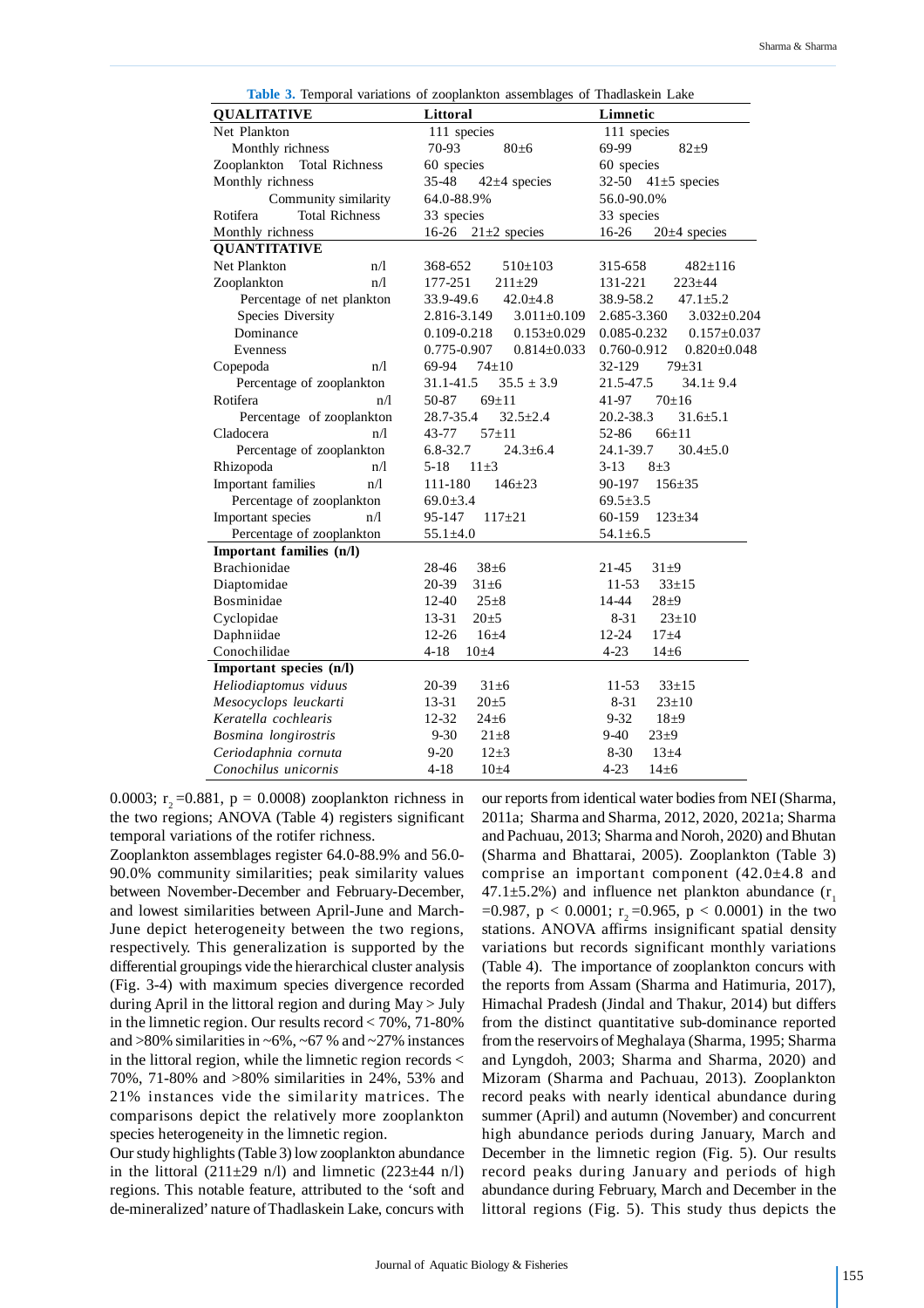| <b>Parameters</b>         | <b>Regions</b>                 | <b>Months</b>                     |
|---------------------------|--------------------------------|-----------------------------------|
| <b>Richness</b>           |                                |                                   |
| Zooplankton               |                                | $F_{11,23} = 9.006, P = 0.0005$   |
| Rotifera                  |                                | $F_{11,23} = 4.791$ , P= 0.007    |
| Abundance                 |                                |                                   |
| Zooplankton               |                                | $F_{11,23} = 3.479$ , P= 0.025    |
| Rotifera                  |                                | $F_{11,23} = 4.779$ , P= 0.007    |
| Copepoda                  |                                |                                   |
| Cladocera                 | $F_{1,23} = 13.793, P = 0.003$ | $F_{11,23} = 5823, P = 0.003$     |
| Rhizopoda                 | $F_{1,23} = 4.974, P = 0.047$  |                                   |
| Important families        |                                | $F_{11,23} = 4.892, P = 0.006$    |
| Important species         |                                | $F_{11,23} = 4.559$ , $P = 0.009$ |
| <b>Important families</b> |                                |                                   |
| <b>Brachionidae</b>       | $F_{1,23} = 11.488, P = 0.006$ | $F_{11,23} = 4.268$ , $P = 0.118$ |
| Cyclopidae                |                                |                                   |
| Diaptomidae               |                                |                                   |
| Bosminidae                |                                | $F_{11,23} = 3.348, P = 0.031$    |
| Daphniidae                |                                | $F_{11,23} = 2.859, P = 0.047$    |
| Conochilidae              | $F_{1,23} = 6.767, P = 0.035$  |                                   |
| <b>Important</b> species  |                                |                                   |
| Keratella cochlearis      | $F_{1,23} = 9.684, P = 0.009$  | $F_{11,23} = 5.637, P = 0.004$    |
| Bosmina longirostris      |                                | $F_{11,23} = 4.091, P = 0.014$    |
| Ceriodaphnia cornuta      |                                |                                   |
| Conochilus unicornis      | $F_{1,23} = 6.767, P = 0.035$  |                                   |
| Heliodiaptomus viduus     | $\overline{\phantom{0}}$       |                                   |
| Mesocyclops leuckarti     |                                |                                   |
| <b>Diversity indices</b>  |                                |                                   |
| Species diversity         |                                | $F_{11,23} = 5.185, P = 0.005$    |
| Dominance                 |                                |                                   |
| Evenness                  |                                |                                   |
|                           |                                |                                   |

**Table 4.** ANOVA indicating significance of zooplankton assemblages of Thadlaskein Lake

(-) insignificant variations

differential and oscillating zooplankton spatial variations without confirming to any definite temporal pattern. The summer peak in the limnetic region concurs with the reports from Meghalaya (Sharma and Sharma, 2021) and Andhra Pradesh (Sharmila and Shameem, 2017), Karnataka (Hulyal and Kaliwal, 2008; Majagi and Vijaykumar, 2009; Shivashankar and Venkataramana, 2013; Anita *et al*., 2019; Majagi *et al*., 2019) and Tamil Nadu (Manickam *et al*., 2017), while higher winter abundance in both the regions corresponds with the reports from Himachal Pradesh (Sharma and Kumari, 2018), and Uttarakhand (Malik and Panwar, 2016; Singh and Sharma, 2020). However, lower monsoon abundance differs from monsoon peaks reported from Arunachal Pradesh (Saikia *et al*., 2017) and Uttarakhand (Thakur *et al.*, 2013).

Thadlaskein Lake reveals (Table 3) the collective importance of Copepoda (35.5  $\pm$  3.9 and 34.1 $\pm$  9.4%), Rotifera  $(32.5\pm 2.4$  and  $31.6\pm 5.1\%$ ) and Cladocera  $(24.3\pm6.4$  and  $30.4\pm5.0$  %) throughout the study vis-àvis zooplankton abundance (r<sub>1</sub> = 0.996, p < 0.0001; r<sub>2</sub>  $=0.998$ ,  $p < 0.0001$ ) in the littoral and limnetic regions. This trend marks a notable departure than distinct dominance of Copepoda (Sharma and Pachuau, 2013; Malik and Panwar, 2016; Sharma and Sharma, 2021) and Rotifera (Khan, 1987; Wani and Subla, 1995; Sharma 2011a, 2011b; Sharma and Sharma, 2008, 2011, 2012; Manickam *et al*., 2017; Jamila, 2018; Sharma and Noroh,



**Fig. 2.** Monthly variations of species richness of zooplankton of Thadlaskein Lake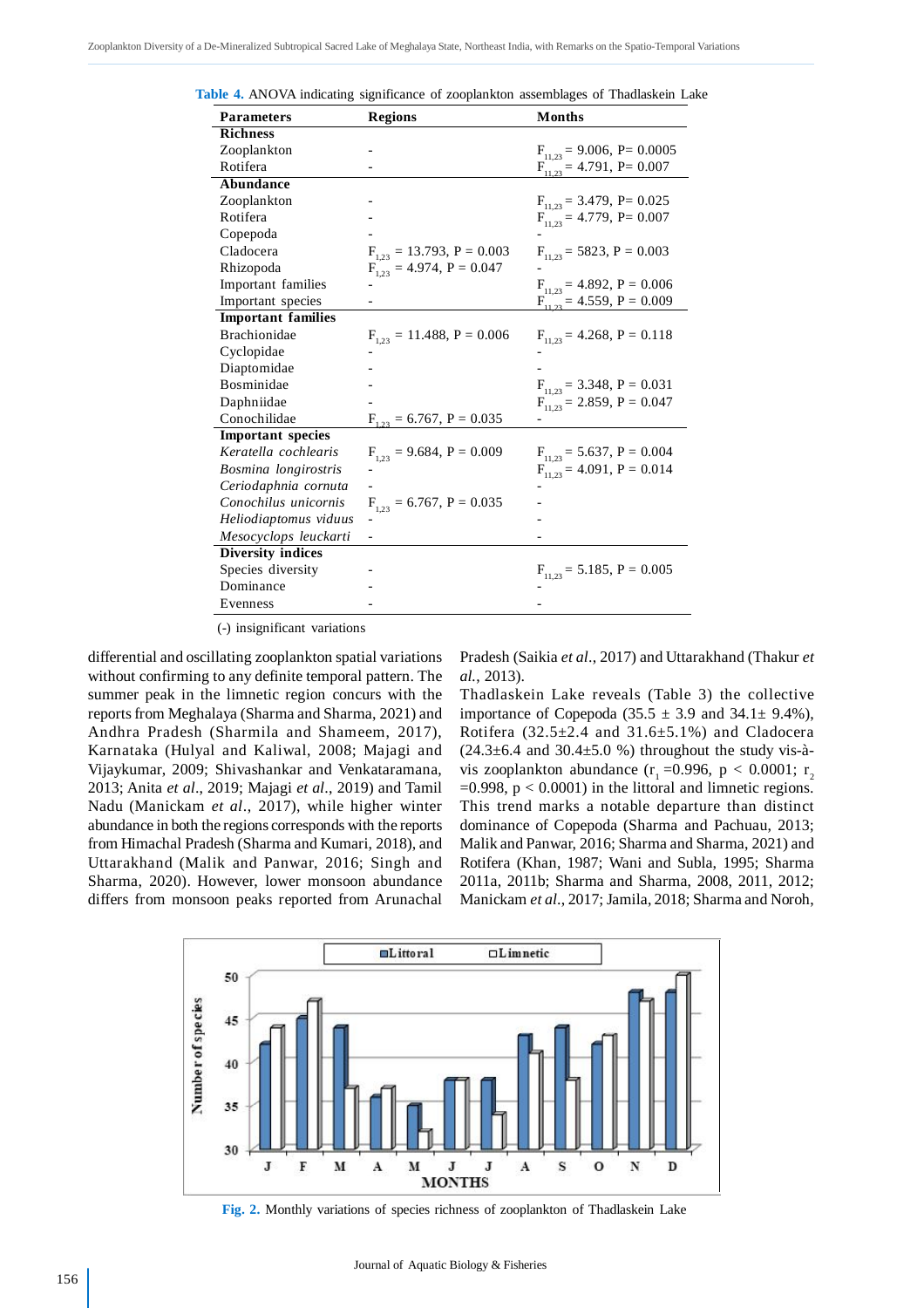

## **Fig. 3.** Hierarchical cluster analysis of zooplankton assemblages (Littoral region)



# Dendrogram using Average Linkage (Between Groups)

**Fig. 4.** Hierarchical cluster analysis of zooplankton assemblages (Littoral region)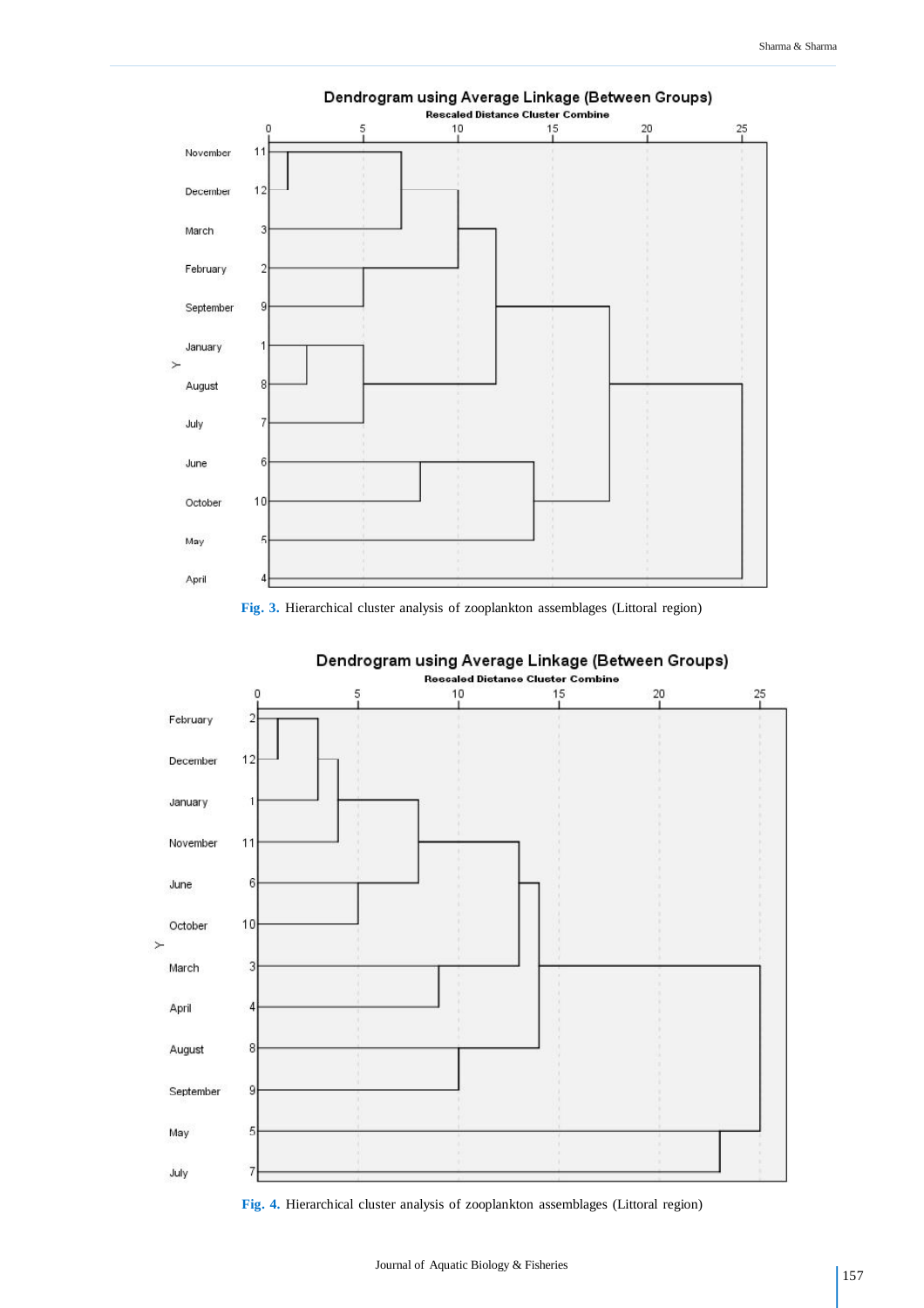

**Fig. 5.** Monthly variations of zooplankton abundance of Thadlaskein Lake

2020) reported vide the different studies from India. ANOVA registers (Table 4) insignificant spatio-temporal density variations of Copepoda, significant temporal variations of Rotifera and significant spatio-temporal variations of Cladocera during this study.

Zooplankton record the relative quantitative importance (Table 3) of *Heliodiaptomus viduus* > *Keratella cochlearis* > *Bosmina longirostris* > *Mesocyclops leuckarti* > *Ceriodaphnia cornuta*  $\geq$  *Conochilus unicornis* in the littoral, and that of *Heliodiaptomus viduus > Mesocyclops leuckarti* > *Bosmina longirostris* > *Keratella cochlearis* > *Ceriodaphnia cornuta* > *Conochilus unicornis* in the limnetic region. The listed species are in contrast to the rest of the 'generalist' species with lower densities. Following MacArthur's (1965) explanation, it is thus hypothesized that Thadlaskein Lake has resources for utilization by a fewer important and a majority of the 'generalist' species. This generalization deviates from exclusive 'generalist' nature of zooplankton species reported from the reservoirs (Sharma, 1995, Sharma and Lyngskor, 2003) and the floodplain lakes (Sharma, 2011b, 2011b, Sharma and Sharma, 2011, 2020, Sharma and Noroh, 2020) of NEI, and the lakes of Himachal Pradesh (Jindal and Thakur, 2014) and Uttarakhand (Malik and Panwar, 2016; Singh and Sharma, 2020). Our study depicts the relative importance of Brachionidae, Bosminidae, Conochilidae, Cyclopidae, Daphniidae and Diaptomidae (Table 3). The important families  $(r_1 = 0.692,$  $p = 0.027$ ) and species ( $r_1 = 0.685$ ,  $p = 0.029$ ) collectively exert significant influence on zooplankton abundance in the littoral region and these register (ANOVA) insignificant spatial and significant temporal variations (Table 4).

Copepoda indicate (Table 3) relatively wider density variations (Figure 6) in the limnetic region with higher abundance from March-June (peak in April), maxima in autumn (November) and lower abundance during February and July-September (monsoon). The copepods abundance in this region is significantly influenced by the diaptomid *Heliodiaptomus viduus* ( $r_2$  = 0.936, p = 0.004) > the cyclopoid *Mesocyclops leuckarti* (r<sub>2</sub> = 0.818, p = 0.0174). The copepods, however, follow more oscillating density variations significantly influenced by *Heliodiaptomus viduus* ( $r<sub>2</sub> = 0.791$ ,  $p = 0.006$ ) in the littoral region. The pre-monsoon peak and autumn maxima of Copepoda noted in the limnetic region (Fig. 6) concur with the reports of Sharmila and Shameem (2017) and Sharma and Sharma (2021). The reports of nauplii, throughout this study, indicate periods of active Copepoda reproduction concurrent with the reports of Sharma and Pachuau (2013), Sharma and Noroh (2020) and Sharma and Sharma (2020, 2021).

Rotifera register the differential spatio-temporal variations (Fig. 7), follow monthly density variations identical to zooplankton except during April-June in the limnetic region, and influence zooplankton abundance in the littoral (r<sub>1</sub> = 0.839, p = 0.002) and limnetic (r<sub>2</sub> = 0.760, p = 0.011) regions. Our results indicate the relatively high Rotifera abundance (Table 3) than the reports from the sub-tropical environs of Meghalaya (Sharma, 1995; Sharma and Lyngskor, 2003; Sharma and Lyngdoh, 2004). The abundance broadly concurs with reports from the lakes of Kashmir (Khan, 1987) and is marginally lower than the reports from the floodplain lakes of NEI (Sharma, 2011a, 2011b; Sharma and Sharma, 2011, 2012; Sharma and Noroh, 2020), and Nongmahir reservoir (Sharma and Sharma, 2020) and an urban wetland (Sharma and Sharma, 2021) of Meghalaya. Rotifera record winter (December) peak and winter maxima (January) in the limnetic region; the spring peak in the littoral region; and lower abundance during monsoon at both the regions. The winter peak / maxima concur with the results of Sharma (2011a), Sharma and Sharma (2011, 2012), while lower monsoon abundance differs from monsoon peaks vide the reports of Karuthapandi *et al*. (2016), Sharma and Noroh (2020) and Sharma and Sharma (2020, 2021). Brachionidae (r<sub>1</sub> = 0.854, p = 0.002; r<sub>2</sub> = 0.679, p = 0.031) and Conochilidae (r<sub>1</sub> = 0.893, p = 0.0005; r<sub>2</sub> = 0.797, p=0.006) influence Rotifera abundance in the two regions. *Keratella cochlearis* influences the rotifer abundance at the littoral region ( $r_1 = 0.783$ ,  $p = 0.007$ ), and Brachionidae density at  $(r_1 = 0.874, p = 0.0009; r_2 = 0.972, p < 0.0001)$  in both the regions.

Cladocera follow oscillating monthly density variations (Fig. 8), and record peak and maxima during winter in both the regions current with the reports from two floodplain lakes of Manipur (Sharma 2011a) but differ from pre-monsoon maxima vide the reports of Sharma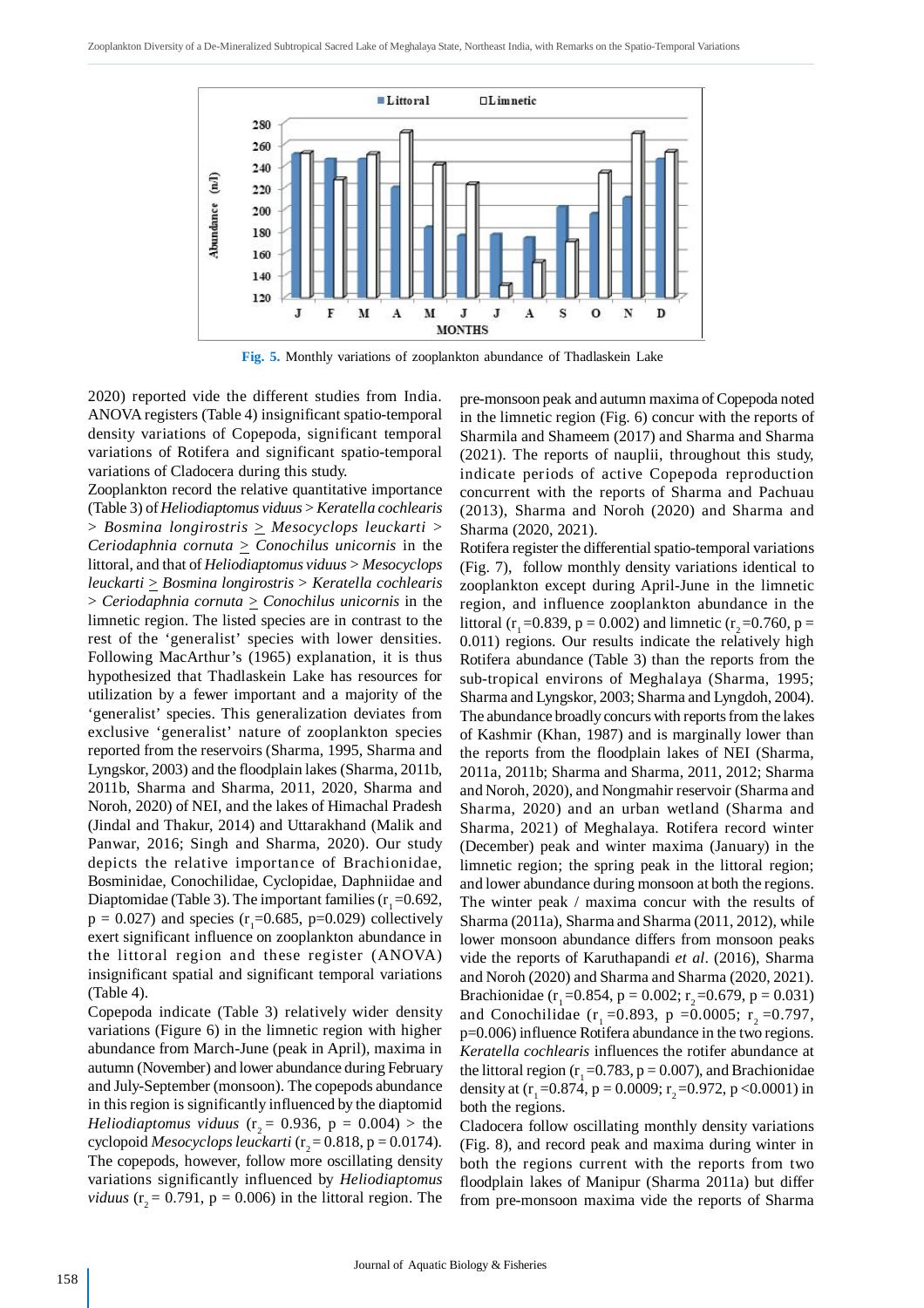

**Fig. 6.** Monthly variations of Copepoda abundance of Thadlaskein Lake

and Noroh (2020), Malik and Panwar (2016), Singh and Sharma (2020) and Sharma and Sharma (2020, 2021). This group records higher abundance (Table 3) as compared with the reports from Assam (Sharma and Hatimuria, 2017), Kashmir (Khan, 1987), Meghalaya (Sharma, 1995; Sharma and Lyngskor, 2003; Sharma and Lyngdoh, 2004) and Mizoram (Sharma and Pachuau, 2013), and abundance broadly concurs with the reports of Sharma and Noroh (2020) and Sharma and Sharma (2021). Bosminidae ( $r_1 = 0.851$ , p = 0.002,  $r_2 = 0.696$ , p = 0.024) influences Cladocera abundance in both the regions, while *Bosmina longirostris* exerts influence in the littoral region  $(r_1 = 0.808, p = 0.005)$ . Rhizopoda, another zooplankton group, records poor abundance concurrent with the results of Sharma and Sharma (2020) but lower than the reports of Sharma and Noroh (2020) and Sharma and Sharma (2021).

Zooplanktons register high species diversity (Table 3) with  $H'$  values  $> 3.0$  throughout this study except during March-July and March-June in the littoral and limnetic regions (Fig. 9), respectively; ANOVA registers (Table 4) insignificant spatial and significant temporal diversity variations. The high zooplankton diversity is hypothesized to the overall habitat heterogeneity of Thadlaskein Lake. Further, high species diversity coupled with low densities of a majority of species and even the relatively lower abundance of important species, is hypothesized to fine niche portioning in combination with micro- and macrohabitat heterogeneity following Segers (2008). This attribute concurs with the reports of Sharma (2011a, 2011b), Sharma and Sharma (2011, 2012), Sharma and Pachuau (2013). Our results depict oscillating temporal patterns of zooplankton species diversity with peak values during November and August in the two regions. The diversity registers significant inverse relationship with dominance ( $r_2$  = -0.775,  $p = 0.008$ ) and is positively influenced by evenness ( $r_2$ = 0.842,  $p$  = 0.002) in the limnetic region. Besides, it is positively influenced by zooplankton ( $r_1 = 0.758$ ,  $p = 0.011$ ) and Cladocera ( $r_1 =$ 0.739,  $p = 0.011$ ) richness in the littoral region, and depicts inverse influence of Copepoda ( $r_2$  = -0.830, p = 0.003) and Diaptomidae ( $r_2$  = -0.808, p = 0.008) abundance in the limnetic region.

Our results highlight lower zooplankton dominance and high evenness (Table 3); both follow oscillating and differential patterns, and register insignificant spatial and temporal variations (vide ANOVA) in the two regions (Table 4). The dominance records maxima during August and April in the two regions, respectively. It is inversely influenced by abundance of zooplankton ( $r_1$  = -0.700, p = 0.024) in the littoral region, and is positively influenced by abundance of Copepoda ( $r_2$  = 0.712, p = 0.021) and Diaptomidae ( $r_2$ = 0.818, p = 0.004) in the limnetic region. The evenness records maxima during January and July in the two regions, respectively. Further, it registers significant inverse correlation with dominance  $(r_2 = -0.779)$ ,



**Fig. 7.** Monthly variations of Rotifera abundance of Thadlaskein Lake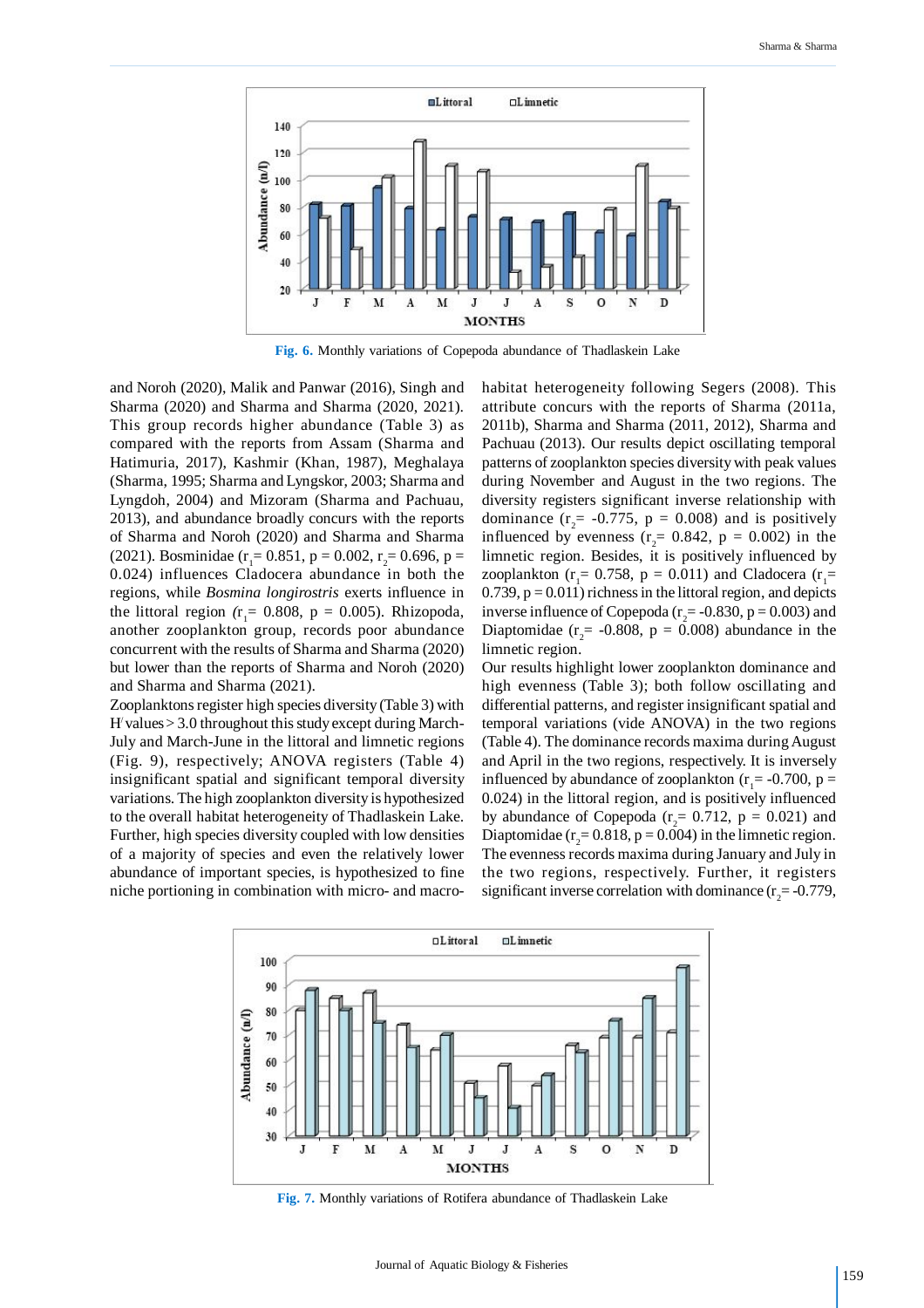

**Fig. 8.** Monthly variations of Cladocera abundance of Thadlaskein Lake

 $p = 0.008$ ) and is inversely influenced by abundance of Copepoda ( $r_2$  = -0.902, p = 0.0001), Diaptomidae ( $r_2$  = -0.871,  $p = 0.001$ ) and Cyclopidae ( $r_2 = -0.700$ ,  $p = 0.024$ ) in the limnetic region. Higher evenness due to low densities and equitable abundance of a majority of species affirm the 'generalists' nature of zooplankton vis-à-vis the general environment of Thadlaskein Lake. This generalization concurs with the reports from the floodplain lakes of NEI (Sharma 2011a, 2011b; Sharma and Sharma, 2008, 2011, 2012; Sharma and Noroh, 2020) and an urban wetland of Meghalaya (Sharma and Sharma, 2021). Lower dominance and lack of species with distinct quantitative importance affirm that Thadlaskein Lake has resources for utilization by majority of species due to high amount of niche overlap as hypothesized by MacArthur (1965).

This present study registers the differential spatial influence of individual abiotic parameters on richness. This generalization is affirmed by inverse influence of specific conductivity on zooplankton ( $r_1$  = -0.863, p = 0.0013) and Rotifera ( $r_2$  = -0.870, p = 0.0011) richness in the littoral region; inverse influence of water temperature on zooplankton richness ( $r_2$  = -0.699, p = 0.0245) in the limnetic region, while zooplankton ( $r_2 = 0.820$ , p = 0.024), Rotifera ( $r_2 = 0.676$ , p = 0.031) and Cladocera ( $r_2 = 0.716$ ,  $p = 0.020$ ) richness is positively influenced by magnesium  $(r<sub>2</sub>= 0.820, p = 0.024)$  in the limnetic region. Our results differ from much limited influence vis-a-vis richness reported by Sharma and Sharma (2012, 2020, 2021), Sharma and Pachuau (2013) and Sharma and Noroh (2020).

Our study registers the differential spatial influence of individual abiotic parameters abundance of zooplankton assemblages in the two regions, and records the relative importance of water temperature, rainfall and transparency. Water temperature inverse influence on abundance of Rotifera ( $r_1$ = -0.753, p = 0.0019; r<sub>2</sub>= -0.753,  $p = 0.0019$ ) and Cladocera ( $r_1 = -0.815$ ,  $p = 0.004$ ;  $r_2 = -1$ 0.778,  $p = 0.008$ ) in the two regions is attributed to lower densities of these groups during warmer periods. These remarks also hold valid vis-à-vis inverse influence of water temperature on abundance of Bosminidae ( $r_1$  = -0.782, p  $= 0.0075$ ), Cyclopidae (r<sub>1</sub> $= -0.785$ , p  $= 0.0071$ ) and *Bosmina longirostris* ( $r_1$  = -0.830, p = 0.003) in the littoral region, and on abundance of Brachionidae ( $r_2$  = -0.674, p  $= 0.025$ ) and *Keratella cochlearis* (r<sub>2</sub> $= -0.718$ , p  $= 0.019$ ) in the limnetic region. Inverse influence of rainfall on abundance of zooplankton ( $r_1$  = -0.796, p = 0.006;  $r_2$  = -0.819, p = 0.0038), Rotifera (r<sub>1</sub> = -0.855, p = 0.0016; r<sub>2</sub> = -0.783,  $p = 0.007$ ) and Cladocera ( $r_1 = -0.737$ ,  $p = 0.015$ ;  $r_2$  = -0.776, p = 0.0083) in the two regions is attributed to lower abundance of these groups during monsoon period. Likewise, inverse influence on abundance of Brachionidae ( $r_2$  = -0.763, p = 0.0103), Bosminidae ( $r_2$  = -0.757, p = 0.011), and Conochilidae ( $r_2$  = -0.817, p = 0.004) in the



**Fig. 9.** Monthly variations of zooplankton species diversity of Thadlaskein Lake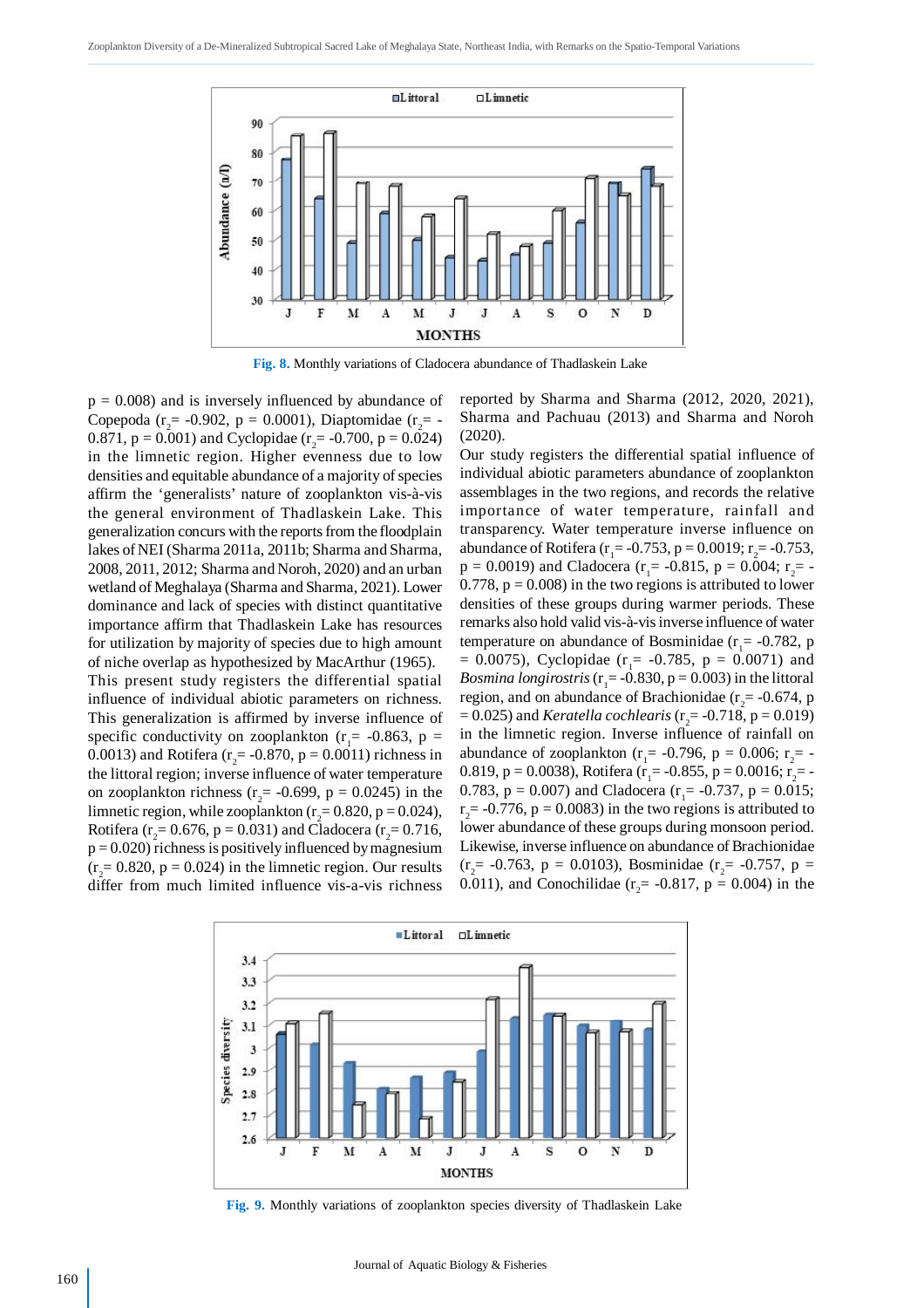

**Fig. 10.** CCA coordination biplot of zooplankton assemblage and abiotic factors (Littoral region)

**Abbreviations: Abiotic factors:** DOM (dissolved organic matter), NO<sub>3</sub> (nitrate), PO<sub>4</sub> (phosphate), Rain (rainfall), Scon (specific conductivity), TA (total alkalinity), TDS (total dissolved solids), TH (total hardness), Tran (transparency), Wt (water temperature). **Biotic factors:** B lon (*Bosmina longirostris* abundance), Bos (Bosminidae abundance), Br (Brachionidae abundance), C cor (*Ceriodaphnia cornuta* abundance), Chy (Chydoridae abundance), Cld (Cladocera abundance), CR (Cladocera richness), Con (Conochilidae abundance), Cop (Copepoda abundance), Cyc (Cyclopidae abundance), Dap (Daphniidae abundance), Dia (Diaptomidae abundance), K ch (*Keratella cochlearis* abundance), Lec (Lecanidae abundance), Rot (Rotifera abundance), RR (Rotifera richness), Zoo (Zooplankton abundance), ZR (Zooplankton richness).

littoral region depicts lower monsoon abundance of these families. Inverse influence of transparency on abundance of zooplankton ( $r_1$  = -0.804, p = 0.005;  $r_2$  = -0.749, p = 0.013) in the two regions; and on Rotifera ( $r_1$  = -0.812, p  $= 0.0043$ ), Cladocera (r<sub>1</sub> = -0.762, p = 0.010), Brachionidae ( $r_1$  = -0.697, p = 0.025), Bosminidae ( $r_1$  = -0.819,  $p = 0.004$ ), Conochilidae (r<sub>1</sub> = -0.842,  $p = 0.002$ ), *Bosmina longirostris* (r<sub>1</sub>= -0.848, p = 0.002) and *Keratella cochlearis* ( $r_1 = -0.725$ ,  $p = 0.018$ ) abundance in the littoral region affirms lower densities of these taxa during period of the relatively lower transparency. Of the other abiotic factors, pH exerts an inverse influence on abundance of Brachionidae ( $r_1$  = -0.674,  $p$  = 0.030), and Conochilidae  $(r<sub>1</sub>= -0.749, p = 0.013)$  in the littoral region. The periods of higher TA appear to be conducive to abundance of Rotifera (r<sub>1</sub>= 0.686, p = 0.028), *Bosmina longirostris* (r<sub>1</sub>= 0.704,  $p = 0.023$ ) and *Keratella cochlearis* ( $r_1 = 0.711$ ,  $p$  $= 0.021$ ) at the littoral region as well as abundance of Brachionidae ( $r_2$ = 0.673, p = 0.033), Diaptomidae ( $r_2$ = 0.752,  $p = 0.012$ ) and *Keratella cochlearis* ( $r_2 = 0.697$ ,  $p$  $= 0.025$ ) in the limnetic region. This generalization also holds valid for direct influence of TH on abundance of *Bosmina longirostris* (r<sup>1</sup> = 0.678, p = 0.031) and *Keratella cochlearis* ( $r_1 = 0.803$ ,  $p = 0.005$ ) in the littoral region, and on *Keratella cochlearis* ( $r_2$ = 0.727, p = 0.017) in the limnetic region. Mg records direct influence on abundance of Cladocera ( $r_1 = 0.675$ , p = 0.028;  $r_2 = 0.675$ , p = 0.022) in the two regions;  $NO<sub>3</sub>$  registers direct influence on abundance of zooplankton ( $r_1 = 0.734$ ,  $p = 0.016$ ) and Rotifera ( $r_1 = 0.769$ ,  $p = 0.012$ ) in the littoral region and that of Cladocera ( $r_2$  = 0.740,  $p$  = 0.014) in the limnetic regions; DOM exerts direct influence on abundance of Rotifera ( $r_1$  = 0.686, p = 0.028) in the littoral region and that of Cladocera ( $r_1 = 0.796$ ,  $p = 0.007$ ;  $r_2 = 0.740$ ,  $p =$ 0.014) in the two regions; and TDS depicts direct influence on Cladocera abundance  $(r_1 = 0.691, p = 0.027)$ in the littoral region. Our results, however, deviate from the limited influence of abiotic factors vs. abundance of zooplankton assemblages as reported by Sharma (2011a), Sharma and Sharma (2011, 2020, 2021), Sharma and Pachuau (2013) and Sharma and Noroh (2020).

The canonical correspondence analysis (CCA) registers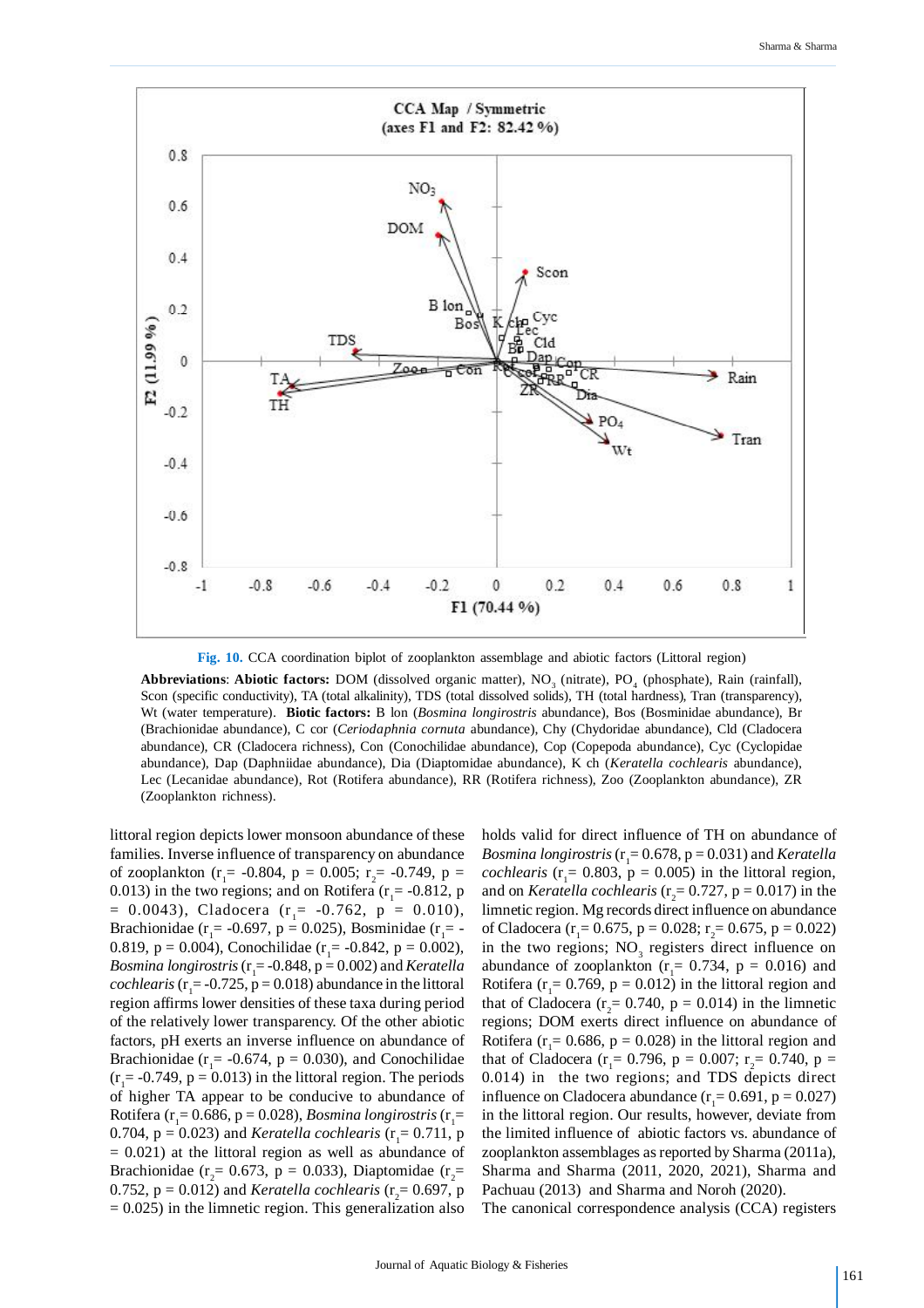

**Fig. 11.** CCA coordination biplot of zooplankton assemblage and abiotic factors (Limnetic region)

**Abbreviations: Abiotic factors:** DOM (dissolved organic matter), NO<sub>3</sub> (nitrate), PO<sub>4</sub> (phosphate), Rain (rainfall), Scon (specific conductivity), TA (total alkalinity), TDS (total dissolved solids), TH (total hardness), Tran (transparency), Wt (water temperature). **Biotic factors:** B lon (*Bosmina longirostris* abundance), Bos (Bosminidae abundance), Br (Brachionidae abundance), C cor (*Ceriodaphnia cornuta* abundance), Chy (Chydoridae abundance), Cld (Cladocera abundance), CR (Cladocera richness), Con (Conochilidae abundance), Cop (Copepoda abundance), Cyc (Cyclopidae abundance), Dap (Daphniidae abundance), Dia (Diaptomidae abundance), K ch (*Keratella cochlearis* abundance), Lec (Lecanidae abundance), Rot (Rotifera abundance), RR (Rotifera richness), Zoo (Zooplankton abundance), ZR (Zooplankton richness).

the differential cumulative influence of 10 abiotic factors on the littoral (82.42%) and limnetic (67.63%) zooplankton assemblages. The CCA coordination biplot indicates  $\sim$  70% and  $\sim$ 12% influence of abiotic factors along axis 1 and 2, respectively in the littoral station (Fig. 10). Our results record influence of rainfall and transparency on Rotifera and Cladocera richness, and on Copepoda, Daphniidae, Diaptomidae and *Ceriodanphnia cornuta* abundance; water temperature and transparancy on zooplankton richness and Rotifera abundance; and TA and TH on abundance of zooplankton; specific conductivity on abundance of Cladocera, Cyclopidae, Brachionidae and *Keratella cochlearis*, while DOM and NO<sub>3</sub> influence abundance of Bosminidae and *Bosmina longirostris* in the littoral region.

The CCA coordination biplot indicates  $\sim$  44% and  $\sim$ 23% influence of abiotic factors along axis 1 and 2, respectively in the limnetic region (Fig. 11). Specific conductivity influences Copeopoda abundance; specific conductivity and TA influence Diaptomitidae abundance; rainfall influences abundance of Daphniidae and *Ceriodaphnia cornuta*; TDS influences abundance of zooplankton, Bosminidae and *Bosmina longirotris*; and transparancy exerts influence on richness of zooplankton, Rotifera and Cladocera, and on abundance of Rotifera, Cladocera and *Keratella cochlearis* in the limnetic region. High cumulative influence at the littoral region broadly concurs with the reports from Meghalaya (Sharma and Sharma, 2020, 2021) and Mizoram (Sharma and Pachuau 2013). Sladecek (1983) proposed QB/T quotient based on the ratios of *Brachionus* and *Trichocerca* species to assess trophic status of aquatic ecosystems. We caution on application of the said quotient vis-à-vis our study in view is distinct paucity of *Brachionus* spp. in soft and slightly acidic - circum neutral waters of Thadlaskein Lake. Nevertheless, application of Shannon Weiner diversity index, as another suitable option for assessing the health of aquatic biotopes (Wilhm and Dorris 1968; Masson 1998), affirms 'meso-trophic' of this lake.

#### **4. Conclusion**

The diverse zooplankton assemblage, the speciose constellations of 47-50 species per sample, the speciesrich Rotifera with distinct paucity of Brachionidae and *Brachionus* spp. are notable features of soft, slightly acidic - circum neutral and de-mineralized waters of Thadlaskein Lake. The quantitative importance of zooplankton vis-àvis net plankton, lower zooplankton abundance, the collective influence of Copepoda, Rotifera and Cladocera on the spatio-temporal variations of zooplankton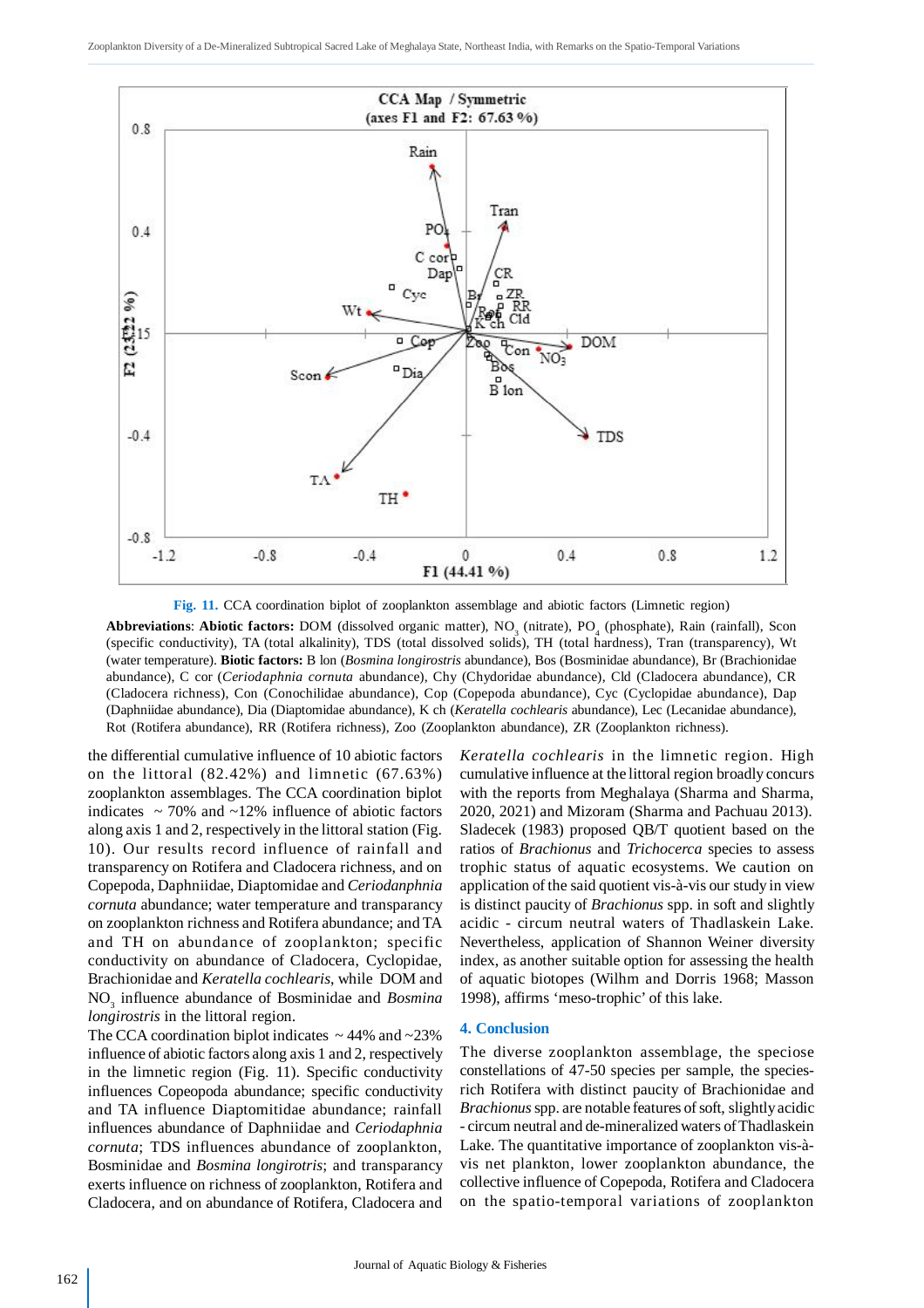abundance, high species diversity, low dominance, and high evenness are noteworthy. Lack of distinct quantitative importance of any individual species and lower and equitable abundance of the majority of species highlight 'generalist' nature of zooplankton. The spatial variations of the different aspects of zooplankton diversity and the differential spatial influence of abiotic factors are hypothesised to habitat heterogeneity amongst the two

regions. This study is a useful contribution to zooplankton diversity of India, and that of the subtropical lacustrine systems of this country.

#### **Acknowledgements**

The senior author thanks the Head, Department of Zoology, North-Eastern Hill University, Shillong for laboratory facilities. The authors have no conflicts of interest to declare.

#### **5. References**

- Ahangar, I.A., Saksena, D.N. and Mir, F.M. 2012. Seasonal variation in zooplankton community of Anchar Lake, Kashmir. Universal Journal of Environmental Research and Technology*,* 2(4): 305*–*310.
- Anita, S.M., Hatti, S.S., Majagi, S. and Chitra, J. 2019. Assessment of Zooplankton Diversity of Nagaral Dam, Chincholli, Kalaburagi. Research Journal of Life Sciences, Bioinformatics, Pharmaceutical and Chemical Sciences*,* 5(26): 269*–*281.
- APHA 1992. *Standard methods for the examination of water and was*te*water* (18th Ed.). American Public Health Association, Washington DC. 1198 p.
- Hulyal, S.B. and Kaliwal, B.B. 2008. Water quality assessment of Almatti reservoir of Bijapur (Karnataka state, India) with special reference to zooplankton. Environmental Monitoring and Assessment*,* 139: 299–306.
- Inaotombi, S., Gupta, P.K. & Mahanta, P.C. 2016. Influence of abiotic factors on the spatio-temporal distribution of Rotifers in a subtropical lake of Western Himalaya. Water Air Soil Pollution, 227: 50; doi: 10.1007/s11270-015-2729-3.
- Jamila, I. 2018. Temporal and spatial variations in Rotifer density with environmental factors of three Kashmir Lakes, India. International Journal of Theoretical & Applied Sciences, 10(1): 109–116.
- Jeelani, M. and Kaur, H. 2014. Comparative Studies on Zooplankton in Dal Lake, Kashmir, India. Journal of Academic and Industrial Research, 2(9): 534–537.
- Jindal, R. and Thakur, R.K. 2014. Hydrobiology and productivity of Kuntbhyog Lake, (District Mandi, Himachal Pradesh), India. International Journal of Environmental Engineering, 6 (4): 449–459.
- Karuthapandi, M., Rao, D.V. and Innocent, X. 2016. Zooplankton composition, diversity and physicochemical features of Bandam Kommu Pond, Medak District, Telangana, India. Proceedings of the Zoological Society, 69(2): 189–204; doi: 10.1007/s12595- 015-0142-y.
- Khan, M.A. 1987. Observations on zooplankton composition, abundance and periodicity in two flood–plain lakes of the Kashmir Himalayan valley. Acta Hydrochemica Hydrobiologica*,* 15: 167–174.
- Kudari, V.A. and Kanamadi, R.D. 2008. Impact of changed trophic status on the zooplankton composition in six water bodies of Dharwad district, Karnataka state (South India). Environmental Monitoring and Assessment**,** 144: 301–313; doi: 10.1007/ s10661-007-9993-7.
- Ludwig, J.A. and Reynolds, J.F. 1988. *Statistical ecology: a primer on methods and computing*. John Wiley & Sons, New York, 337 p.
- MacArthur, R.H. 1965. Patterns of spices diversity. Biological Reviews, 40: 510–533.
- Magurran, A.E. 1988. *Ecological diversity and its measurement*. Croom Helm Limited, London, 179 p.
- Majagi, S., Naik, J. and Chitra, J. 2019. Zooplankton diversity and distribution in relation to water quality at Chikklingdalli Dam, Karnataka. International Journal of Research and Analytical Reviews, 6(1): 754–767.
- Malagi, S. and Vijaykumar, K. 2009. Ecology and abundance of zooplankton in Karanja reservoir. Environmental Monitoring and Assessment, 152: 451–458; doi: 10.1007/s10661-008-0329-z.
- Malik, D.S. and Panwar, P. 2016. Zooplankton diversity, species richness and their distribution pattern in Bhimtal Lake of Kumaun region, (Uttarakhand). Hydrology Current Research, 7(1): 1*–*7; doi: 10.4172/2157-7587.1000219.
- Manickam, N., Saravana Bhavan, P. and Santhanam, P. 2017. Seasonal variations in species composition and community structure of zooplankton in two perennial lakes of Coimbatore, Tamil Nadu, Southern India. Journal of Aquatic Research & Marine Sciences, 1(1): 1–12.
- Masson, C.F. 1998. *Biology Freshwater Pollution* (3rd Edn). Harlow (Essex), Longman.
- Michael, R.G. and Sharma, B.K. 1988. INDIAN CLADOCERA (Crustacea: Branchiopoda: Cladocera). Fauna of India and adjacent countries Series. Zoological Survey of India. Calcutta, 262 pp.
- Mishra, A., Chakraborty, S.K., Jaiswal, A.K., Sharma, A.P., Deshmukhe, G. and Mohan, M. 2010. Plankton diversity in Dhaura and Baigul reservoirs of Uttarakhand. Indian Journal of Fisheries, 57(3): 19–27.
- Raina, H.S. and Vass, K.K. 1993. Distribution and species composition of zooplankton in Himalayan ecosystems. Internationale Revue ges Hydrobiologie*,* 78(2): 295–307.
- Saikia, R., Das, T., Gogoi, B., Akash, K., Vivekanand, S. and Das D.N. 2017. Community structure and monthly dynamics of zooplankton in high altitude rice fish system in Eastern Himalayan region of India. International Journal of Life Sciences, 5 (3): 362–378.
- Segers, H. 2008. Global diversity of rotifers (Rotifera) in freshwater. Hydrobiologia*,* 595: 49–59; doi:10.1007/s10750-007-9003-7.
- Shah, J.A., Pandit, A.K. and Mustafa Shah, G. 2017. Rotifer community in relation to limnological characteristics of Wular Lake in Kashmir Himalaya. Ceylon Journal of Science*,* 46(2): 49–57; doi: 10.4038/cjs.v46i2.7429.
- Sharma B.K. 1983. The Indian species of the genus *Brachionus* (Eurotatoria: Monogononta: Brachionidae). Hydrobiologia, 104: 31–39; doi: 10.1007/BF00045949.
- Sharma B.K. 1995. Limnological studies in a small reservoir in Meghalaya (N.E. India). In: K.H. Timotius and F. Goltenboth (Eds.), *Tropical Limnology,* II: 1–11. Satya Wacana University Press, Salatiga. Indonesia
- Sharma, B.K. 1998. Freshwater Rotifers (Rotifera: Eurotatoria). In: *State Fauna Series*: *Fauna of West Bengal,* 3(11): 341*–*461. Zoological Survey of India, Calcutta